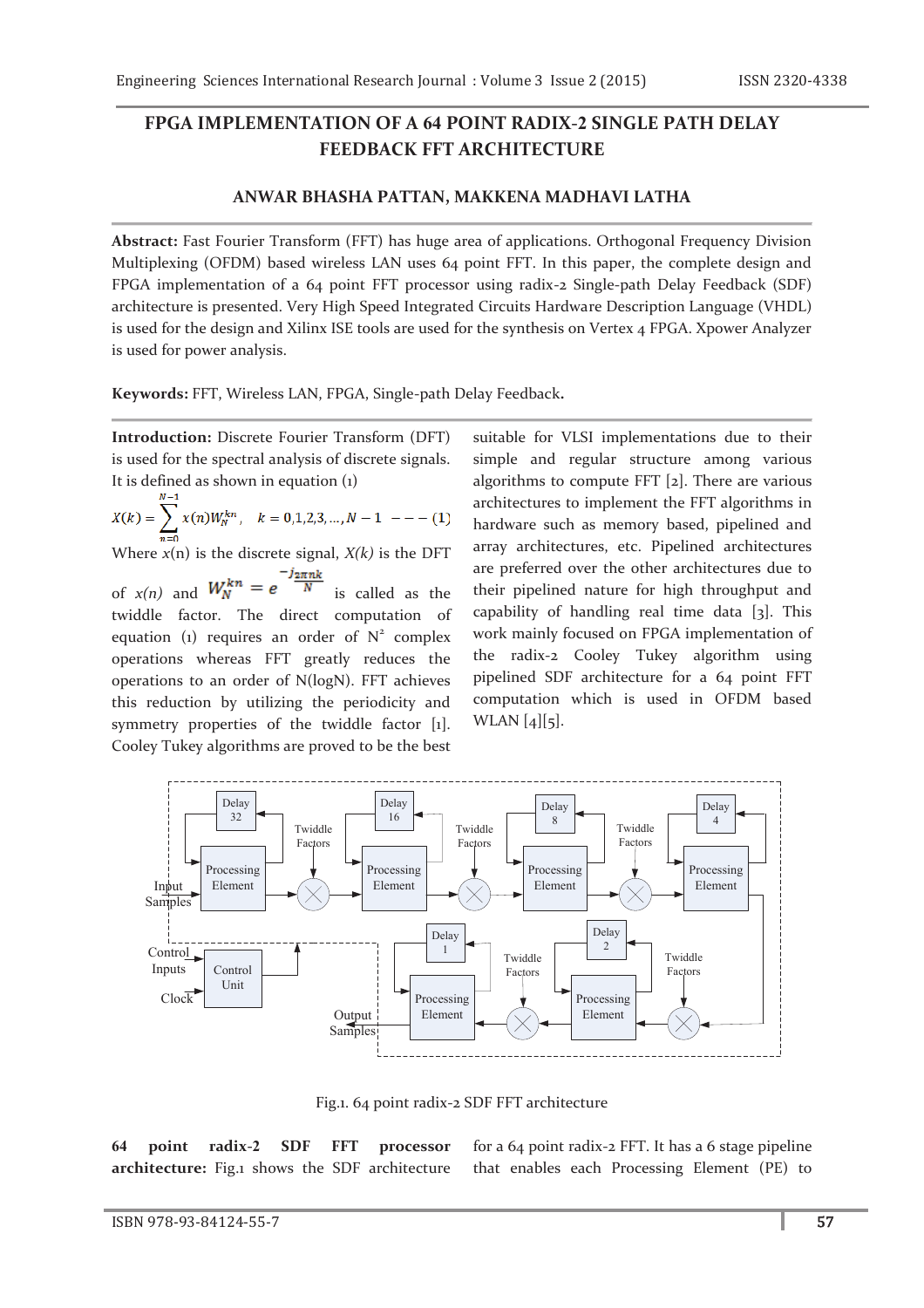work in parallel. The input serial data invading into the processor are performed the butterfly operations between the right samples using proper delay. PE in all the 6 stages has the same hardware and selectively performs the radix-2 butterfly operation. Multiplier units are used to perform the twiddle factor multiplications where twiddle factors supplied to multiplier are gradually reduced from the first stage to the last by a factor 2. This is same as the number of delays in delay units at each stage as shown in Fig.1.

**Design and FPGA Implementation of the Proposed Processor:** The PE can be designed as shown in Fig.2 with de-multiplexers, multiplexers and a Butterfly Unit. Multiplexers and demultiplexers are used to select whether or not the butterfly operation is performed. Butterfly Unit is a sample structure with two adders and two subtractors as shown in Fig.3 to carry out the addition and subtraction operations of both real and imaginary parts of the complex input data.



Fig.4 shows the Multiplier unit that selectively performs the complex multiplication between twiddle factors stored in ROM and the data samples after butterfly operation. The control unit supplies the select signals for both the processing

element and multiplier unit. It takes clock signal and some control signals like reset and start as inputs to generate the select signals for all the stages.

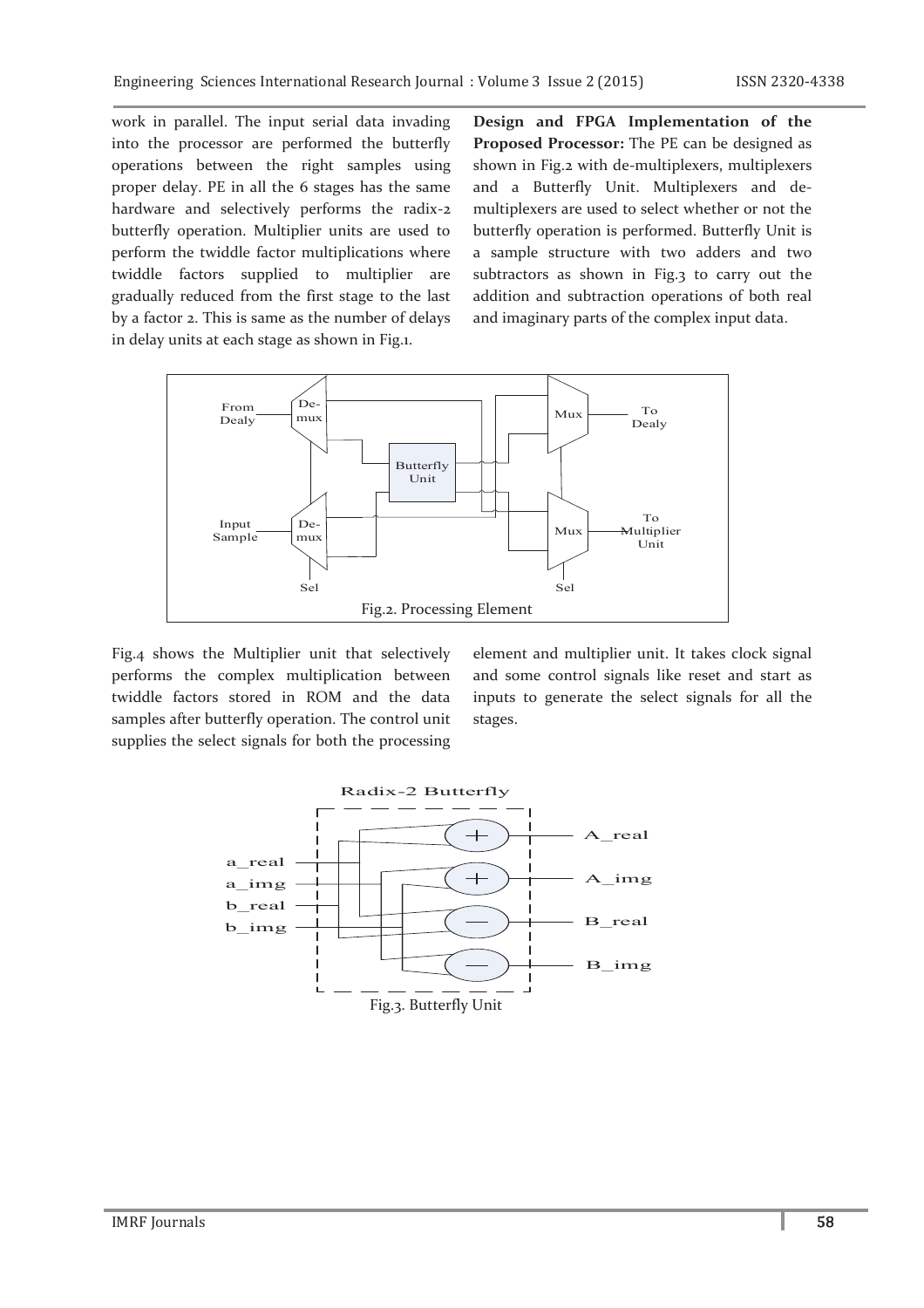

Fig.4. Multiplier Unit

VHDL code is written for all the modules and simulated using ISIM simulator. The post route simulation results are shown in Fig.5. For synthesis Vertex 4 FPGA and Xilinx synthesis tools are used. Fig.6 shows the RTL schematic of the proposed processor.

**Results:** The results obtained after synthesis and power analyses are depicted in the Table 1. The data length of the input samples and twiddle factors is taken as 16 bits. Simulation is run for a period of 2000 ns with data vectors to observe the dynamic power. The proposed design utilizes 1023 slices out of 5472, 1373 flip flops out of 10944 and 1520 LUTs out of 10944 available in the FPGA.



Fig.6. RTL schematic of the proposed design